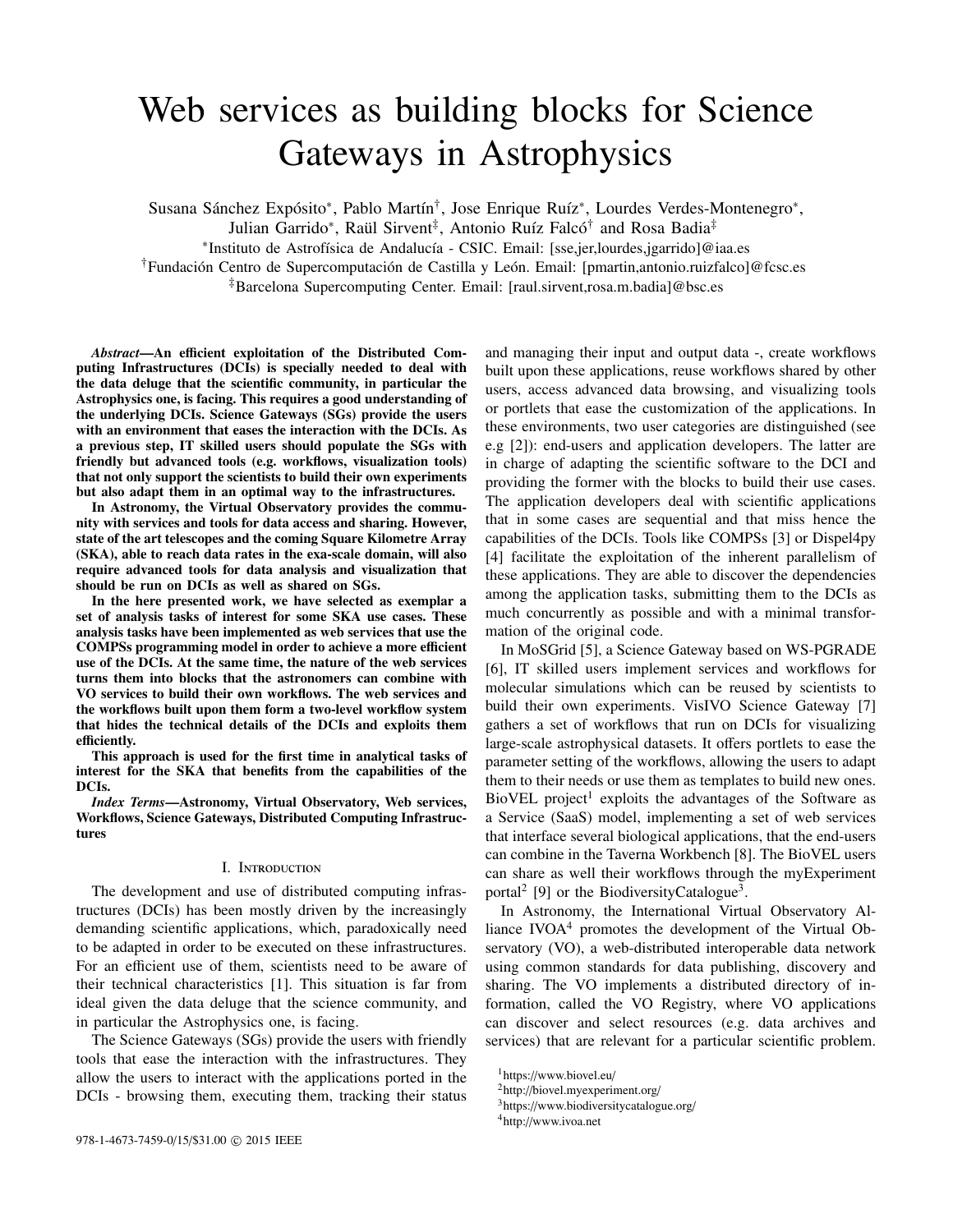This makes the development of VO Science Gateways easier, taking advantage of available standardised data collections and tools.

The astronomical community is preparing as well for the management of the heavy and complex datasets that will be generated by the SKA, an instrument that once built, will be the world's largest radio interferometer by far. It will be completed in its full extent around 2028 when it will be able to generate 10.000 petabytes per day. Therefore, SGs in Astronomy require high capacity computing and networking resources in order to empower VO-compliant data management services, as well as advanced tools for reduction and analysis of large datasets. The SKA pathfinder projects are working on building more efficient pipelines to reduce the data - i.e. to transform the stream of raw data into science ready data, applying Big Data techniques among others. An illustrative example is one of the projects [10] running LOFAR (LOw Frequency ARray) radiotelescope. It stores the data in a HPC cluster, specifically designed towards data intensive work, and accessed through a MonetDB database that accelerates the automated pipeline aiming to detect transient sources. However, an effort is still needed to improve the tools for analysing and visualizing large volumes of science ready data. They should as well be incorporated into environments where a wide user community can access them. Along this line, we find CyberSKA [11], a collaborative web portal for radio astronomy that provides access to data management and visualization tools.

In the here presented work we have focused on those SG blocks dedicated to the analysis of the data, being data management as well as pipelines for data reduction beyond the scope of this paper. In particular, we have developed a collection of services for the analysis of interferometric data. In order to drive the development of these services, we have selected as exemplar a set of analysis tasks of interest for those SKA use cases aiming to study given parameters of galaxies (see Sect. II for details). We refer to them as AMIGA4GAS services since they have been developed within the framework of the AMIGA for GTC, ALMA, and SKA pathfinders project<sup>5</sup> (AYA2011-30491-C02), whose technical objective is to build a federated layer that facilitates astronomers launching their workflows in heterogeneous DCIs. The AMIGA4GAS services have been internally implemented with COMPSs programming model in order to achieve a more efficient use of the DCIs, while externally their web interface turns them into blocks that the astronomers can combine with VO services to build their own workflows. In this paper we present this two-level workflow system: at the user level the workflows are built upon web services, while those services turn to be as well workflows at the infrastructure level, and are built as COMPSs applications. Next section depicts the science use case. Then, Sect. III describes the two-level workflow system and Sect. IV provides a list of the implemented services and workflows. The main conclusions of the exposed work are presented in Sect. V.



Fig. 1. Use case schema

## II. Science Use Case

One of the SKA science drivers is the study of the galaxy evolution, for which the analysis of the atomic gas (HI) is required. Radio interferometers as the SKA generate data with two spatial coordinate axes and a spectral axis containing information about the atomic gas distribution and velocity. The astronomers analyse these HI datacubes to produce a kinematical model of the galaxies, key to understand the mass distribution, track possible perturbations due to different phenomena or define the dynamical structure and hence the distribution of matter in galaxies.

The Groningen Image Processing System (GIPSY) [12] is a powerful software package specially suited for this kind of kinematical analysis, via mainly three GIPSY tasks: ROTCUR, ELLINT and GALMOD. ROTCUR derives the kinematical parameters from the datacube, including the rotation curve; ELLINT generates the radial profile of the galaxy emission; GALMOD builds a model from the kinematical parameters and the emission profile.

The users provide a set of input data some of them compiled from external catalogues, or derived by visual inspection of the data. It is a common practice to test different values of them, sweeping a small range, to generate several models. Then the astronomer assess which model better fits the original data. This use case is represented in Figure 1 where is shown both the connection among the tasks and the needed parallelism due to the range of input values.

## III. Two-level workflow system design

The two-level workflow system consists of a set of web services implemented as COMPSs applications and a set of Taverna workflows built upon these web services. The former are considered as workflows at low level, close to the infrastructures, since COMPSs orchestrates the internal tasks of the services in order to submit them to the DCIs as much concurrently as possible. We refer to these services as AMIGA4GAS services. They have been implemented by IT skilled users in charge of porting the GIPSY package to the computing infrastructures, implementing the COMPSs applications and designing a web interface that allows the astronomers to access the ported GIPSY tasks from a friendly environment like Taverna Workbench.

The high level workflows, close to the users, are the Taverna workflows built upon the AMIGA4GAS services. The

<sup>5</sup>http://amiga.iaa.es/p/263-federated-computing.htm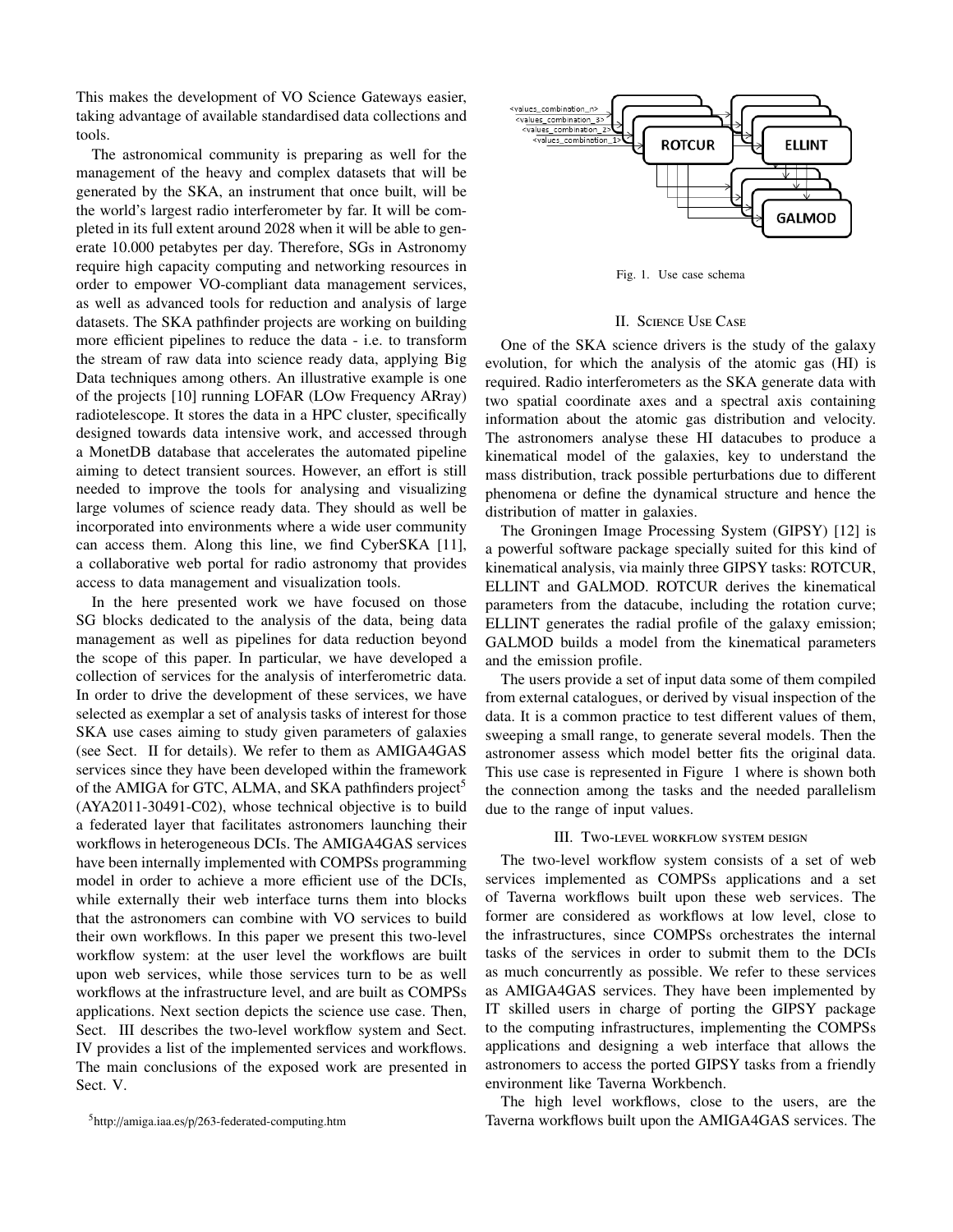astronomers can build them using the AMIGA4GAS services as blocks that can be combined in different ways to customize an experiment.

Next subsections describe in detail both levels of the system design.

## *A. Infrastructure Level: Workflows as Web Services*

*1) Architecture:* The AMIGA4GAS services are described with the Web Services Description Language (WSDL) and are transmitted using the Simple Object Access Protocol (SOAP). They have been designed with different granularity levels (see Sect. III-A3) ranging from services interfacing a single GIPSY task to services implementing the whole analysis process. Internally, these services call COMPSs applications that orchestrate the tasks involved in the services and submit them to the DCIs. Fig. 2 shows the WSDL/SOAP interface on top of the COMPSs framework that manage the interaction with the computing infrastructures where GIPSY is installed.

COMPSs is a programming framework that exploits the inherent parallelism of the applications. In this framework the users mark the methods invoked from their sequential application to be run as remote tasks on the available resources. COMPSs, at execution time, discovers the dependencies among these tasks, launching them to the computing resources as soon as their input data are ready. So, COMPSs is able to parallelize those pieces of code of the sequential application that can be executed concurrently. COMPSs uses JavaGAT connectors to launch jobs to different infrastructures, like grid infrastructures based on gLite and Sun Grid Engine clusters. It has as well an Open Cloud Computing Interface (OCCI) connector that enables COMPSs to submit jobs to those cloud infrastructures supporting this interface. Therefore the COMPSs applications not only orchestrate the service tasks while exploiting their parallelism, but also act as infrastructure broker, submitting the tasks to the DCIs, checking their execution status and gathering their outputs.

We have as well ported GIPSY to IBERGRID, the joint Spanish and Portuguese Grid infrastructure, and it is available for the users of the Virtual Organization phys.vo.ibergrid.eu. It has been installed as well in the supercomputing cluster at the Fundación de Supercomputación de Castilla y León (FCSCL), enabling thus that the COMPSs applications submit the tasks services to both infrastructures.

*2) User Interface design:* The AMIGA4GAS services act as interface of one or several GIPSY tasks. Those tasks have a large number of input parameters allowing them to perform several kind of operations. Handling this amount of parameters in a graphical workflow manager as Taverna can be tedious. Reducing the number of input parameters by setting some of them with a default value constrains the specific operation that the service will perform. This would help non experienced GIPSY users, since they do not get confused by those parameters that they do not need. However, expert GIPSY users could miss some functionalities. So, once the input parameters related with a graphical/interactive mode of the tasks were discarded, we took the decision to focus the



Fig. 2. Architecture of the AMIGA4GAS services

services to the operations related to the kinematical modelling of galaxies, trying to find a compromise between flexibility and usability. On demand, we could incorporate new services that would implement more advanced operations to fulfil the requirements coming from expert users.

Astronomers usually explore different combinations of values for certain input parameters that are difficult to estimate with accuracy. This repetitive and time consuming job should be automated to cope with the large amount of expected data. Therefore, some AMIGA4GAS services have been implemented to receive a range or a list of values for these parameters and execute the specific GIPSY task as many times as the possible combinations. Notice that the user can also build a workflow in Taverna that iterates over a list of values, calling the service the needed times to sweep the values range. However the time execution of this workflow will be higher since the latency time of invoking the web service plus the time of receiving its output will slow down the whole execution.

*3) Granularity:* The web services have been implemented with different granularity levels aiming to be adaptable enough to the different user needs, ranging from services interfacing a single GIPSY task to services interfacing the three GIPSY tasks involved in the use case. The former configuration allows the user to combine the services in different ways, providing more flexibility to build new experiments. The execution time of the latter will be lower because 1) the communication among the tasks happens inside the web server, instead of between the user desktop (where Taverna is running) and the web server; and 2) the latter benefits from COMPSs' orchestration capability.

## *B. User Level: Taverna Workflows*

The AMIGA4GAS services have been specially customized for the Taverna Workbench Astronomy 2.5, a special edition of the Taverna Workbench that includes support for building and executing astronomy workflows based on Virtual Observatory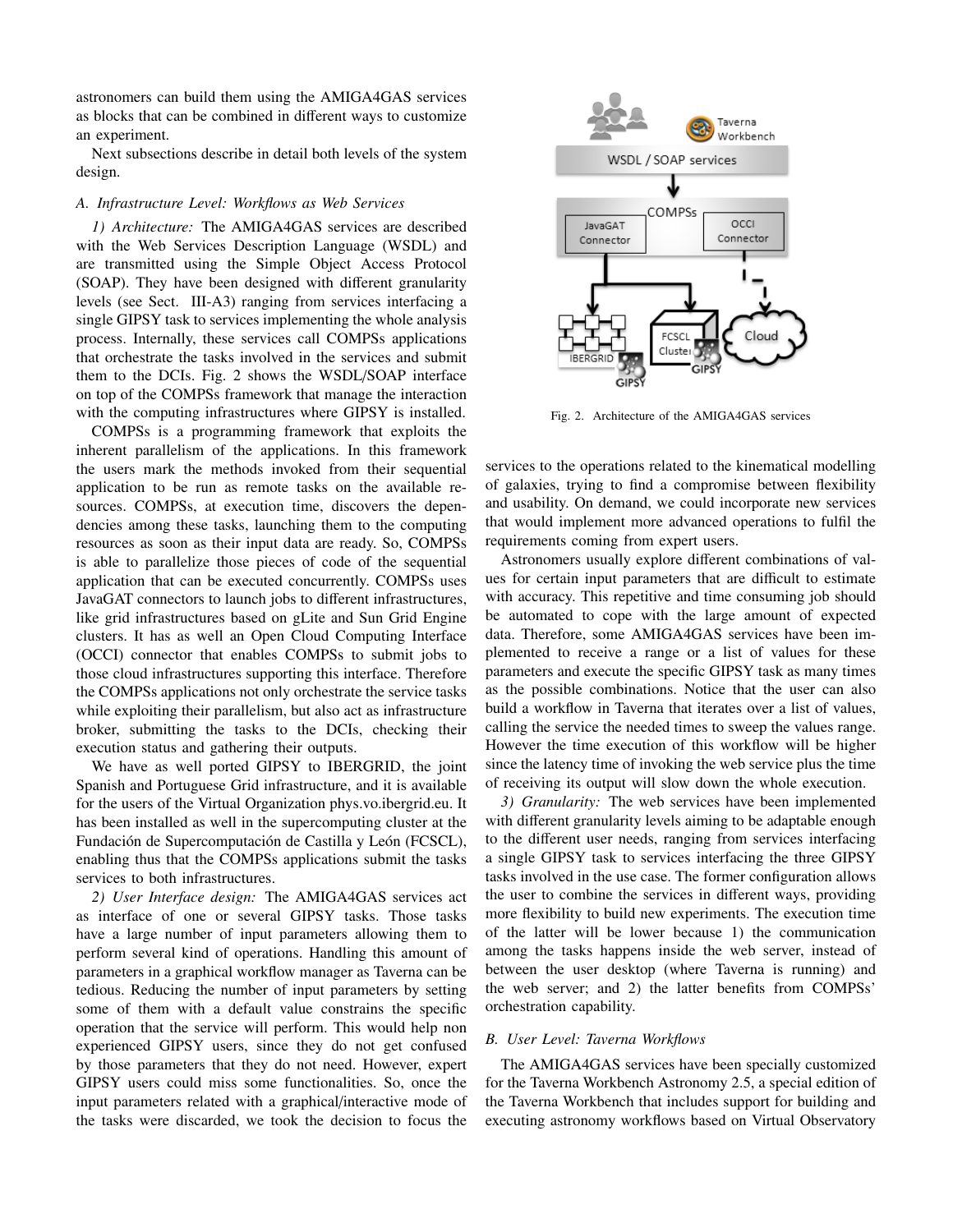TABLE I List of the main AMIGA4GAS Services

| WS Name      | <b>GIPSY Tasks</b>                              | Outputs                                                                 |
|--------------|-------------------------------------------------|-------------------------------------------------------------------------|
| rotcur ws    | <b>ROTCUR</b>                                   | Parameters describing the rotation<br>curve of the galaxy               |
| ellint ws    | ELLINT                                          | Radial profile of the galaxy emis-<br>sion                              |
| galmod ws    | <b>GALMOD</b>                                   | A datacube modeling the input one                                       |
| rotellint ws | <b>ROTCUR</b><br><b>ELLINT</b>                  | Kinematical parameters and emis-<br>sion radial profile                 |
| modeling ws  | <b>ROTCUR</b><br><b>ELLINT</b><br><b>GALMOD</b> | Kinematical parameters, emission<br>radial profile and a datacube model |

TABLE II List of Taverna workflows

| Wf Name                 | WS involved                           | myExp. ID |
|-------------------------|---------------------------------------|-----------|
| rotcur wf               | rotcur ws                             | 4609      |
| rotellint wf            | rotellint es                          | 4611      |
| rotcur ellint wf        | rotcur ws.<br>ellint ws               | 4610      |
| modelling wf            | modelling ws                          | 4613      |
| rotcur ellint galmod wf | rotcur ws,<br>ellint ws.<br>galmod ws | 4612      |
| VO rotcur wf            | VO services and<br>rotcur ws          | 4619      |
| VO modelling wf         | VO services<br>and<br>modelling ws    | 4620      |

(VO) through the Astrotaverna plugin [13]. This plugin integrates existing VO web services as first-class building blocks in Taverna workflows as well as it provides this workflow manager with astronomical data manipulation tools.

## IV. Implemented services and workflows for the kinematical modelling of galaxies

The AMIGA4GAS services can be imported in Taverna Workbench or other WSDL clients, through a specific URL<sup>6</sup>. The access to the services is authenticated, hence an user login and password should be provided. The AMIGA4GAS services website<sup>7</sup> contains detailed description of the services as well as an user manual.

Table I lists the main AMIGA4GAS services. The services rotcur ws, rotellint ws and modeling ws admit a range or list of input values, obtaining as many outputs as possible combinations of these values.

A set of Taverna workflows has been as well implemented using the AMIGA4GAS services. Table II lists the web services involved in each workflow together with the myExperiment ID that can be used to access the workflow<sup>8</sup>.

The workflows rotellint wf and rotcur ellint wf have the same functionality. The difference between them is the



Fig. 3. HI velocity field contours of the CIG85 galaxy and the results of exploring an input parameter range to calculate the rotation curve of this galaxy (rotcur wf)

use of services with different granularity. While the former uses a single service interfacing two GIPSY tasks, the latter uses two services, each one representing one single GIPSY task. The same applies to modelling wf and rotcur ellint galmod wf.

The VO rotcur wf and VO modelling wf workflows integrate a subworkflow that returns the location of the datacube that being analysed. This subworkflow is composed of two Virtual Observatory compliant web services: SIAv2 and DataLink. While the former implements an upgraded version of the IVOA Simple Image Access<sup>9</sup> protocol for the discovery of HI datacubes, the latter implements the IVOA DataLink<sup>10</sup> protocol to provide additional information. Both protocols are in the state of Proposed Recommendation in the IVOA Data Access Layer Working Group and in their way to reach the Final Recommendation status as *de facto* standards. The SIAv2 service queries a particular datacube archive, searching for datacubes inside a sky region specified by the user through e.g. a pair of coordinates and a search radius. Once the datacube/s fulfilling the search criteria are identified, the DataLink service delivers related complementary metadata, including the datacube/s location. Until now, we have adopted two formats to define a location. In the case of datacubes stored in clusters, their location is represented as the server name followed by *@:* symbols and the local path of the dataset (e.g. srv-prjwsamiga.fcsc.es@:/Amiga4GAS/3DCIG0232/CIG0232), whereas the Logical File Name (LFN) is

used in case of datacubes in gLite grids (e.g. lfn:/grid/phys.vo.ibergrid.eu/jgarrido/whisp/3DCIG0232).

In Fig. 3 we present an example illustrating the selected science case. The left panel shows an optical image of a galaxy (CIG85 [14]) with HI velocity field contours. Those contours are used to get some of the input values required by rotcur wf workflow. The result of executing it is a set of 81 rotation curves showed at the right hand panel of the figure.

## V. Conclusions

The scientific communities are approaching the data deluge challenge through Science Gateways where the scientists can

<sup>7</sup>https://srv-prj-wsamiga.fcsc.es/

<sup>9</sup>http://www.ivoa.net/documents/SIA/

<sup>6</sup>https://srv-prj-wsamiga.fcsc.es:8444/Amiga4GasServiceLadon/soap11/description

<sup>8</sup>http://www.myexperiment.org/workflows/{ID}.html

<sup>10</sup>http://www.ivoa.net/documents/DataLink/